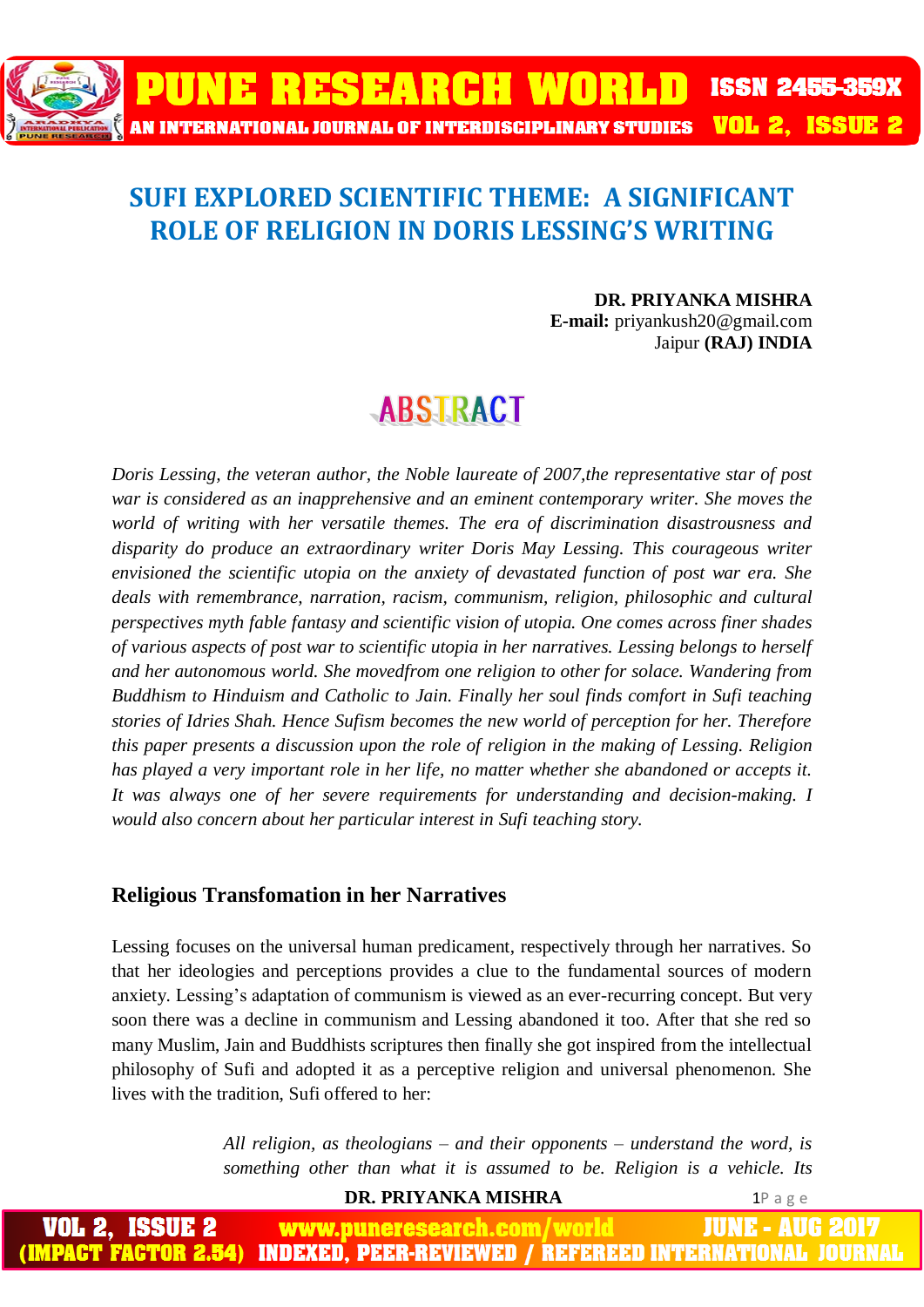

*expressions, rituals, moral and other teachings are designed to cause certain elevating effects, at a certain time, upon certain communities. Because of the difficulty of maintaining the science of man, religion was instituted as a means of approaching truth. The means always become, for the shallow, the end and the vehicle becomes the idol. Only the man of wisdom, not a man of faith or intellect, can cause the vehicle to more again.* (The Ways of the Sufi 261)

However, Lessing favours the concept of wisdom rather than the faith or intellect. Her leading motif is to approach the light of the truth towards the children of violence. This is at the heart, of Lessing's journey of post-war to scientific utopia of the present age. Step by step and little by little, she moves forward in her life.

Therefore, her longest journey begins with a single step. Ever striving towards the goal, gradually day by day living less from the head and more from the heart. Spiritual journey of Lessing has the whole expedition of the Sufism. The namely interchangeable characters of the *Representative Planet-8,* asks for their existence in the future. This curiousness as said by her is found in almost every character of Lessing, they ask:

> *"If we are not the channels of the future, and if this future is not to be better than the present, than what are we"? (RP-8 39)*

This question expresses the uncertainty of the modern conscience. Their aimless journey of life seeking for the path of purity. Their structure wants an existence in the world they lived in. Actually, Lessing welcomed these heroic lunatics for inner-journey of self. Journey of their spirit, which is an immortal.Thus, Sufi provides the way of exploration. Lessing adopts this whole-heartedly. She reflects in all the emissaries create by her, whether, Tohar, Doeg, Emily, Sirized and the agents of Voleyen Empire. She may be considered as a memory maker and keeper of records. Through these assets and writings, her main purpose is spiritual awakening.

#### **Relinquish from Religion and Acceptance of Sufi-Perception**

Hence, the world 'religion' signifies for Lessing a particular kind of attitude towards life which is opposed to the secular. She uses the word to denote an attitude of passionate concern for man's spiritual evolvement. Religion is another name of mystical-science for Lessing. According to her, a religious man need not to be Christian, Muslim, or tagged with any other class and category. He or she may be an atheist and stoic in their attitude. Only the earnest thoughts on religious matters can made the person religious in some aspects.

**DR. PRIYANKA MISHRA** 2P a g e

www.puneresearch.com/ world **REFEREED INTERNA** INDEXED. PEER-REVIEWED /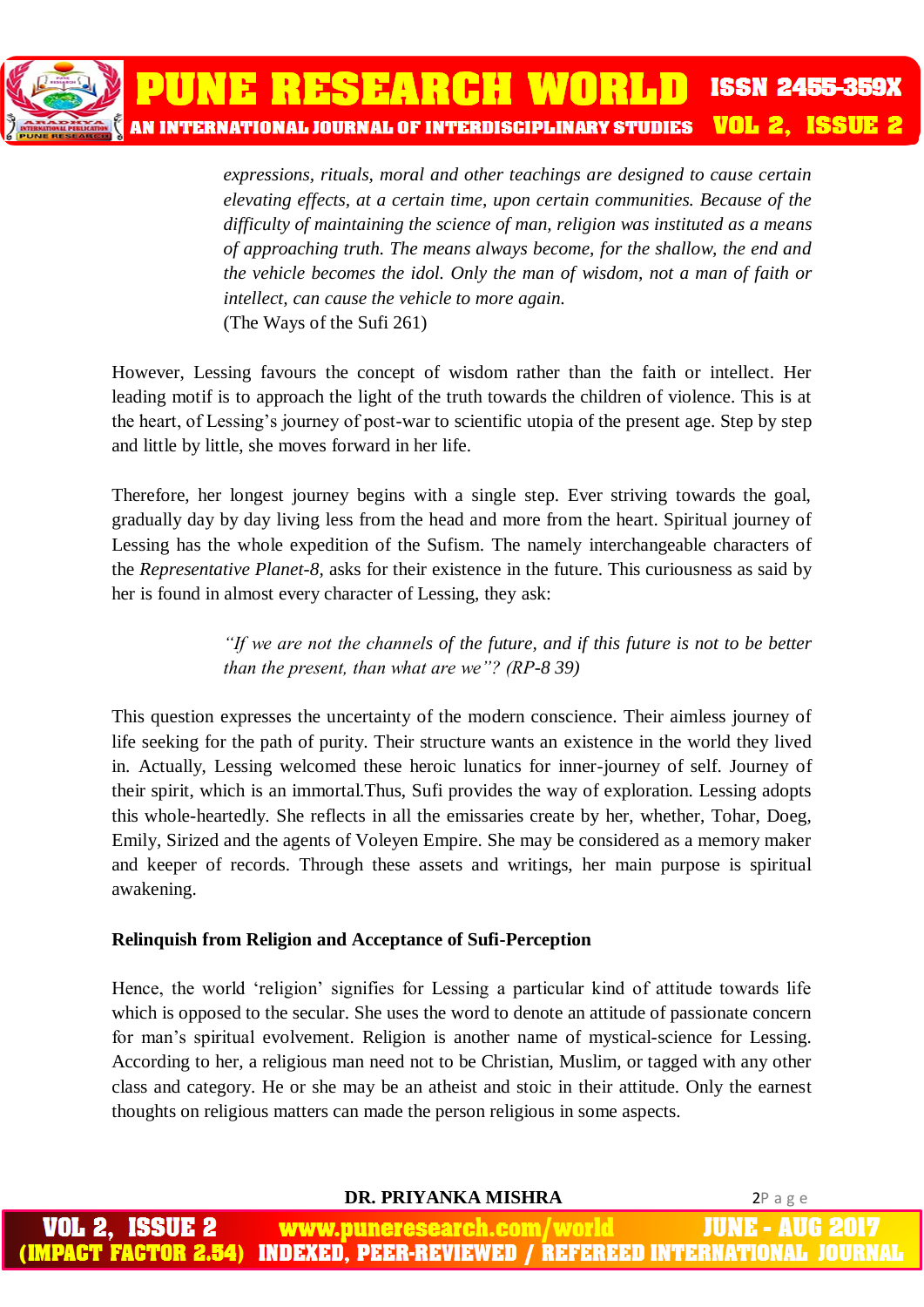

It is this concern, with matters, spiritual as contrasted with the worldly and the secular, and not the adherence to any dogma that makes a man truly religious. Secondly, religion for Lessing implies a faith in the primacy of the science and mysticism over the natural life. In this lies the essence of her religious attitude. It is this concern with science and mysticalspiritualism makes Lessing to rejects both communism and religionism.

So that, Lessing expresses image of humanism and liberalism in her fictions. As studies express that the liberalism implies a faith in human nature; it implies that human beings are good and rational. Humanism implies a stamp of practicality and technicality on human behaviour. It favours the logical phenomenon of life under which the modern utopian generation should be run. Lessing successfully expresses her humanitarian attitude through rejection of God. She centralises the men and his happiness as the prime concern of modern generation. Her personal concern is men himself only. She favours the view that men is important through his intellectual growth.

Adaptation of Sufi-philosophy regards the fact that feelings, intuitions and inspiration are the better guide for spiritual exploration. Lessing attempt to artifice her narrations as thus in *Shikasta :*

> *But there the young are, in their hordes, their gangs, their groups, their cults. Their political parties, their sects, shouting slogans, infinitely divided, antagonistic, to each-other, always in the right, jostling for command. There they are – the future and it is self-condemned. (174)*

In this way, Lessing portrays the image of ignorant people. These are the neglected inhabitants of an inhuman planet earth of 20th century. Society fallen in mysterious disintegration. Ideology and religion only can open the path of spiritual integration. As regards the inherent evolution in the goodness of men, she favours the liberalism and humanism. Her questive conscience lives with the vision, and her vision expanders with the internal threaten of war. Only, the salvation she seeks for desperately. For this purpose she read-out so many aesthetic scriptures and go through with so many religious ideologies. With communistic heart it was impossible for her to roaming freely thereabouts. She rejects the labels, of communism and alike. Lessing, have an exhilarative quest for perception, and she highlights it in these words:

> *I read first of all the various traditions of Buddhism ... Buddhism is attractive to the violent and warlike west. Then, various aspects of Hinduism to me appealing because of its polytheism, its heteromorphism, just like Roman Catholicism, absorbing gods and saints into itself according to the culture it finds itself in ... I was reading all the great eastern classics – the Vedas, the*

#### **DR. PRIYANKA MISHRA** 3P a g e

JUNE - AUG ISSUE www.puneresearch.com/world **INDEXED, PEER-REVIEWED / REFEREED INTERNATIONAL**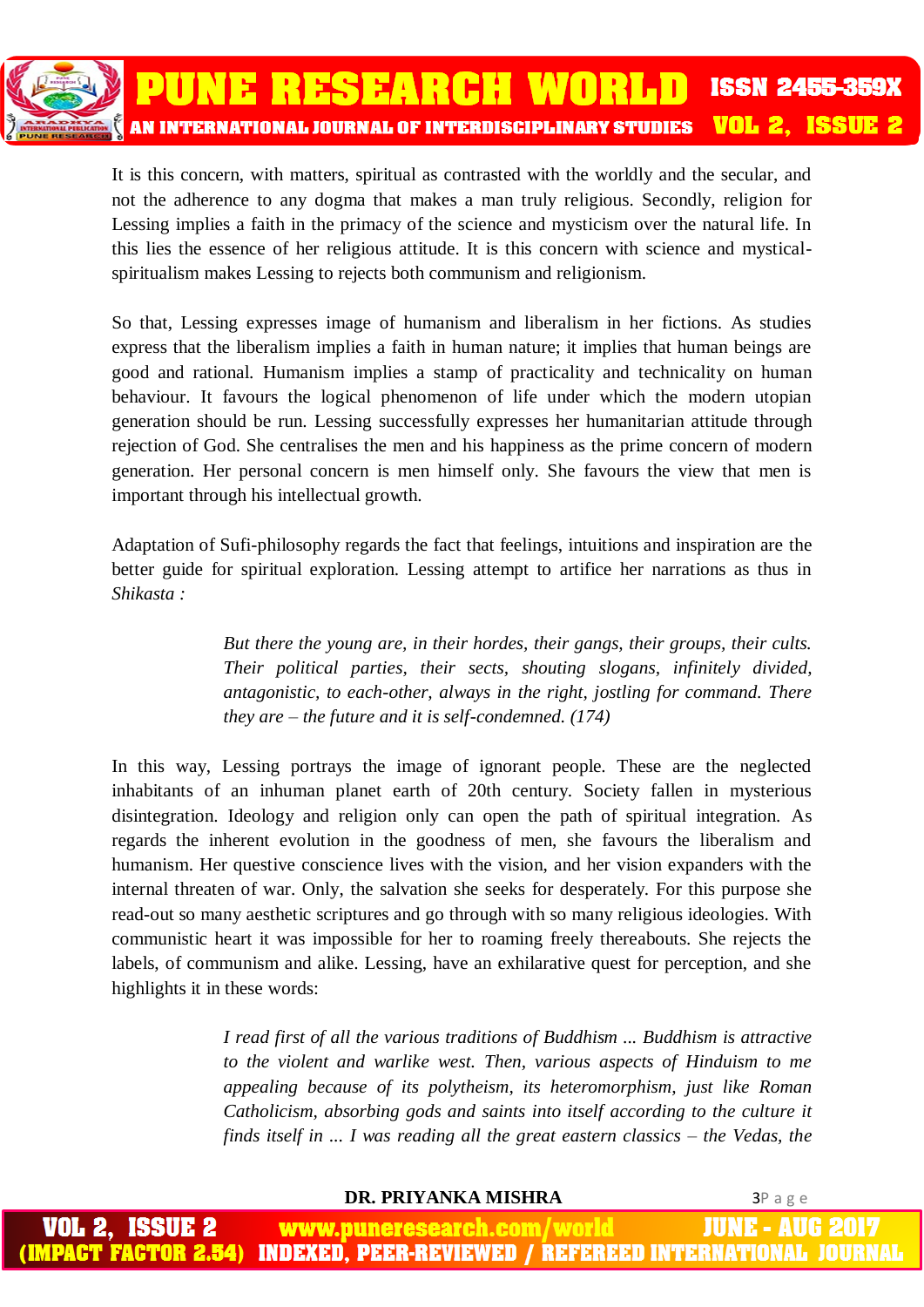*Bhagwad Gita the various Zen scriptures, I was reading for information, and with enjoyment and pleasure, and above all for guidance. (WIS 321)*

However, this religious journey, progress her mind with the equal thought and concern. There is no way of salvation, which her soul is tantalizing for. But through all this she realises the necessity of teacher in her life. The absolute freedom and understanding of human behaviour cannot bring such religious salvation. Without a perception and a guide, human soul faces the trouble. It is quiet unable to live in such framework of culture, tradition and orthodoxy.

Lessing got enchanted with the 'Sufism', through the Sufi teaching stories. These stories have hidden meaning and moral, thus put a magical impact upon the readers. The Sufi preacher Idrish Shah encountered Lessing's conscience, and she concern his teaching stories. In her preface to Shah's *Seekers after Truth* Lessing writes;

It was they who developed Sufis claim, the teaching story, an aircraft created specifically for influencing the deepest and most hidden part of a human being - a part not accessible to any other approach.

Lessing has been closely, involved in the disperse of these stories in the west which are taken from the east by way of giving public readings of Sufi. She adopted these stories intellectually as these are helpful to open the mind's eyes. Lessing draw the attentions in the sufi-teaching stories. The very first story Lessing read from Idrish Shah's book, *The Sufi*, the story as thus:

> *A certain man is a prisoner on an island, but he does not know he is a prisoner and that there is more to life than prison life. A resues offers him as escape, on a ship, but he says, 'Oh thank you, thank you I'll come, but I must bring my ton of cabbage with me. (WIS 323)*

It is evident that the story has the hidden meaning about the success of human beings in their life. The person having succeeded in one area, then his expectations stick with good marks in other areas. Lessing finally accept the fact that,

> *"It was the Sufi teacher Idrish Shah with whom I was to discover – as I saw it then – my search rewarded." (WIS 324)*

Sufi teaching stories concise the meaning of destructed life in very simple way. According these stories, actions do not necessarily provoke the reactions. One is conditioned to expect, the future is not always shaped by one's plans and one's life and behaviour are not as independently governed by the self as one would like to believe. Everything is infinitely interconnected, even if through bizarre and unexpected ties.

#### **DR. PRIYANKA MISHRA** 4P a g e

JUNE - AU www.puneresearch.com/world ACT FACTOR 2.54) INDEXED. PEER-REVIEWED / REFEREED INTERNATIONAL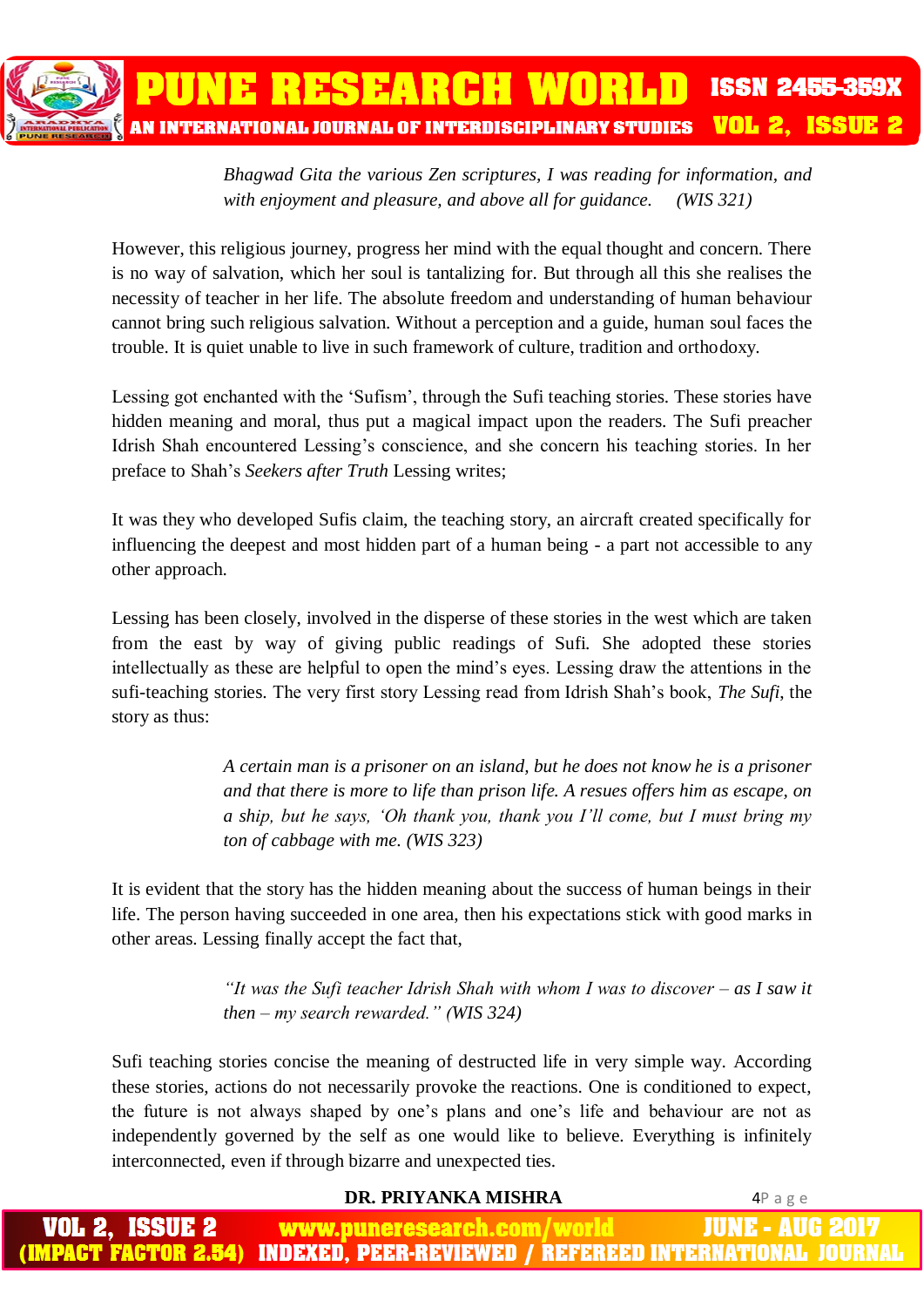PUNE RESEARCH WORLD **ISSN 2455-359X VOL 2. ISSUE 2** AN INTERNATIONAL JOURNAL OF INTERDISCIPLINARY STUDIES

> On the whole, Lessing use this rational attitude of Sufi-teaching stories in her, fictions, and characters. The major Sufi-effected narratives are *The Four Gated City, The Memoirs, The Marriage, The Representative and The Fifth Child,* each provide the Sufi-concept in teaching manner. This prolific writer, showed her deep interest in the sufism and its hidden meaning of stories. Several of the Sufi, books written by Idris Shah, were introduced to her through a philosophical revolution of the Islamic religion, called Sufism. Lessing too much attached with the feelings and thoughts of the particular religion. Thus, Sufism is the intellectualtreasurer for Lessing. Sufism gives the new and realistic talent to her writing. Sufi-teaching stories are not didactic not parables while these are for simple interpretation of the complex situation. It has a suitable meaning described by Shah likens the Sufi story to a peach:

> The exterior may emotionally stir a person as if the peach were lent to you. You can eat the peach and taste a further delight. You can throw away the stone-or crack it and find a delicious Kernel within. This is the hidden depth. (**Sufi Teaching Story**)

> It is in this manner, Sufi's teaching stories learn the meaning of life. That there are two options towards human conscience, one accepts the situation in the way it enjoys it and then let it be. Second, tries to find out the real meaning of self and existence of intellectual-self. Well, Shah pointed-out this 'sweet kernal' as the purity of intellectual-self. If one seeks to discover self, one must accomplish something in himself. Likewise, Lessing incorporates many ways of sufi-teaching stories in her narrative technique. Even, she herself encouraged purity of intellectual-enlightenment by adaptation of such religious – perception. Her views about its adaptation as thus :

> > *Surrendering' independence was seen wrongly by me, because of ignorance and conceit, as I soon found out, but there was a real embarrassment and annoyance. When I began to look around for some 'Path or discipline, I kept quiet about it because the atmosphere of the time was so strongly against it, but the cult-crazy sixties was in fact easy to predict. Particularly if I had remembered how our rigid atheistical dogmatic communist group ended in ghost tales and seances. (WIS 324)*

Therefore, Lessing easily grabbed the view of eternity of the guiding path. She now realises the self-reliance of acceptance a stable and constant path. Her over-soul commands her for the same awakened insight as the Sufi-stories have. That is the reason, that first, Lessing, herself adopt the religious-concept and then she highlighted its enlightenment in her narratives' theme and characters' potentials.

#### **Spiritual Exploration in Lessing's Narratives**

| DR. PRIYANKA MISHRA                                                          | 5Page |
|------------------------------------------------------------------------------|-------|
| <b>VOL 2, ISSUE 2 WWW.puneresearch.com/world JUNE - AUG 2017</b>             |       |
| (IMPACT FACTOR 2.54) INDEXED, PEER-REVIEWED / REFEREED INTERNATIONAL JOURNAL |       |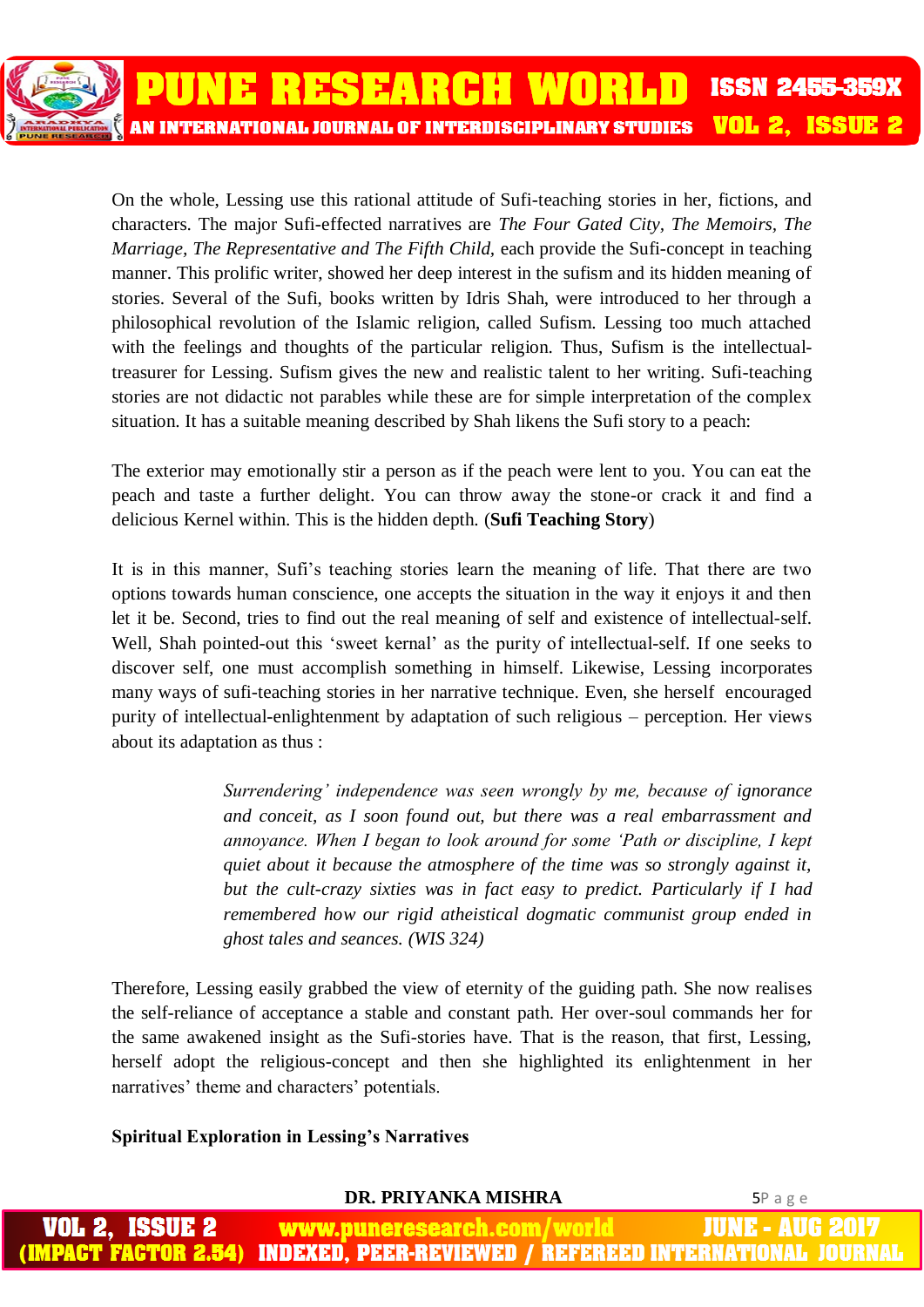

After 1960s, she turned to Sufism. No one can understand her attraction with the mysticism of science. Lessing's transformation attitude, finally accept the way of mysticism. Her continent of Sufism, flourished in her novels as *The Marriage, The Representative, Shikasta, The Memoirs and The Four-Goted-City.* These fictions are the superb blend of creativity, mysticism and mental illness. These fictions have the spiritual-exploration in her work, Lessing uses the symbol and metamorphoses of words in her narratives. Light and water are the symbol of 'comprehension' and description. She acquires to enhance and sharpen the particular balance. This oriented author portrays the characters and situation which depends upon daily practices. Sufi believes in experience and practice. Bookish knowledge is a worthless knowledge for them. She believes in the fact that, those who consciously choose to change their quality of life by welcoming the wonders of the inner life. Generally find it useful to make a commitment to daily practice. From their daily routine life these people gives the time to their daily improving qualities. Lessing's characters struggle for 'I', struggle for self.

Her protagonists have the quest for integration. Her characters seek for commitment. Shah favours, this commitment for evolution. Though, everyday living provides a struggle to everyone. 'Self' is the word through the appropriate use of it one can achieve the perfection. Lessing's characters also get uncomfortable in the seeking of this 'perfection'. Anna's fragmented conscience seeking for 'oneness': "Obviously; because it's been necessary to split myself up, but from now on shall be using one only." (TGN 598)

Anna's dream about Egyptian temple is the Sufi exploration of Lessing. It is in this sense Lessing highlights the struggling human consciousness. That; the spiritual and the sensuous, the beastie and the divine, are ever at war within the human soul. The 'trauma' and 'Schizrophenia' in Lessing's narratives arises from a representation of this clash of opposite in the human consciousness.

By the use of the technique of the 'spiritual exploration', the author present the 'inner situation' and the 'inner struggle'. Particular struggle, forwarded or evolve with a 'decision' a 'choice' or an external choice or conflict. The aspects of selection, rejection or assimilation, arises the struggle in human consciousness. Lessing achieves the complete spiritualexploration, and applying it in the concept of her narrations. The technique of her writing experiences the transmission and orientalism. She portrays the very character, in the significant term of speculative-mysticism. Her characters and her situations have scientific exploration. Only a few significant narrations can successfully approach the potentials. Lessing's Sufism explored in the intellectual wilderness and splendored in scientific theme.

#### **Conclusion :Sufi Explored Scientific Theme**

|                       | DR. PRIYANKA MISHRA                                                          | 6Page |
|-----------------------|------------------------------------------------------------------------------|-------|
| <b>VOL 2, ISSUE 2</b> | www.puneresearch.com/world JUNE - AUG 2017                                   |       |
|                       | (IMPACT FACTOR 2.54) INDEXED, PEER-REVIEWED / REFEREED INTERNATIONAL JOURNAL |       |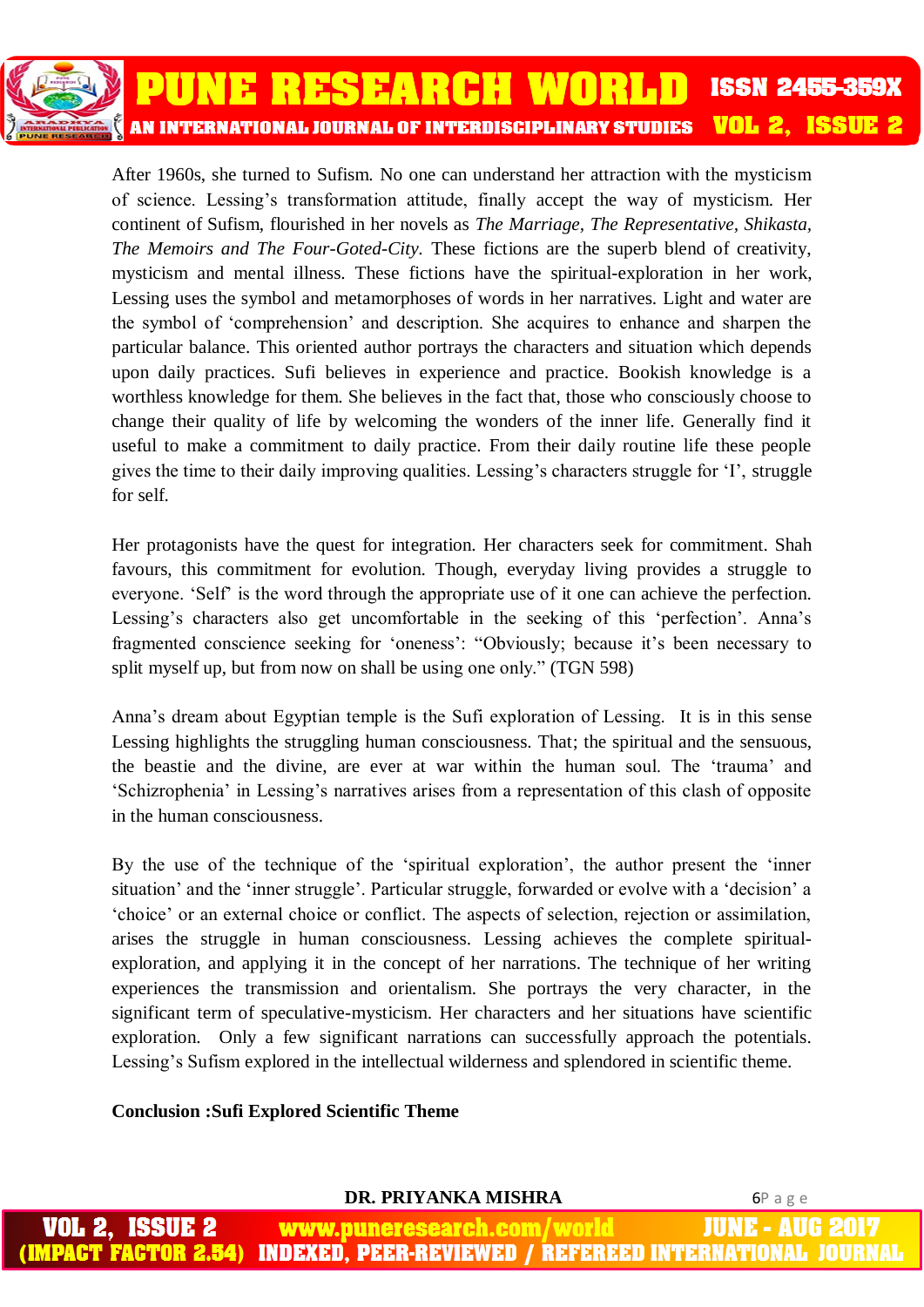

Sufi is an ideology it can evolve the human conscience not the time and technique. Instead, science is the way of living and acceptance of the practicality, rather the emotionality of the ancestor's generation.

Though, Lessing has had least knowledge about the scientific terminology viz. satellite communication, rocketry, spacecraft and space-travel. But later, these become the significant part of her writings in Canopus series. Often, what happened in Lessing's novels is no more than a single observed impression. An emissary of Canopus, survey the deserted and desolated *Shikasta* and finally reached in the universe of ice-age of *Volyen Empire.*

Consequently, she did not create any super-human figure and mystical-magic. She just imagined the destructed land converted into a digital arcadia. In this way, she creates a utopian society as it is actually felt and lived. Many critics imposes the direct blame on the atom bomb, for the pessimistic destruction of the 20th century. Science becomes the 'new religion' for the 'new era'. She traces the desolation of contemporary western civilisation to spiritual-degeneration and anxiety, thus upholds the message of Sufism and science as a remedy for its ills. As the present generation accustomed with this 'new religion'.

Lessing is interested in the space, manifesto, and probe into spirituality. Lessing's theory of science fiction is not a creation on imagination, while it is an innovative through the exemplifications of Sufi truth. Lessing, used to explore her Sufi-learning, into scientific theme because, through this she can appropriately express the fantastic reality of future. To sum up, all the facts about Sufism in Lessing's narration it has been clear that Lessing is a questive conscience of historical land. Lessing is an uncomfortable, with the religious concept or without the perception. Lessing gives the new-concept even to the Sufi ideas, to combine them with spirituality and science. Sufi believes in the complete surrender so Lessing and so the science. According, to a Sufi-teaching story,

> *"Nasruddin, found a weary falcon sitting one day on hi window-sill. He had never seen a bird of this kind before. "You poor thing", he said, "however were you allowed to get into this state?" He clipped the falcon's talons and cut its beak straight, and trimmed its feathers."Now you look more like a bird,"* said Nasruddin.

Similarly, Lessing fined the Sufi-concept with the wonderful eyes, like a 'new-falcon for Nasrudin. Then, she also 'clipped' the ideology and shaped it in more realistic, ritualistic and scientific way. In this way, she favours the transformation as because orientation in thoughts keeps the person more realistic and humanistic. Like Nasruddin's falcon, finally look like a bird. Therefore, that Lessing's Sufism looks more like a space-idealism of spirituality.

**DR. PRIYANKA MISHRA** 7P a g e

IUNE ISSUE 2 www.puneresearch.com/world AU IMPACT FACTOR 2.54) INDEXED. PEER-REVIEWED / REFEREED INTERNATIONAL